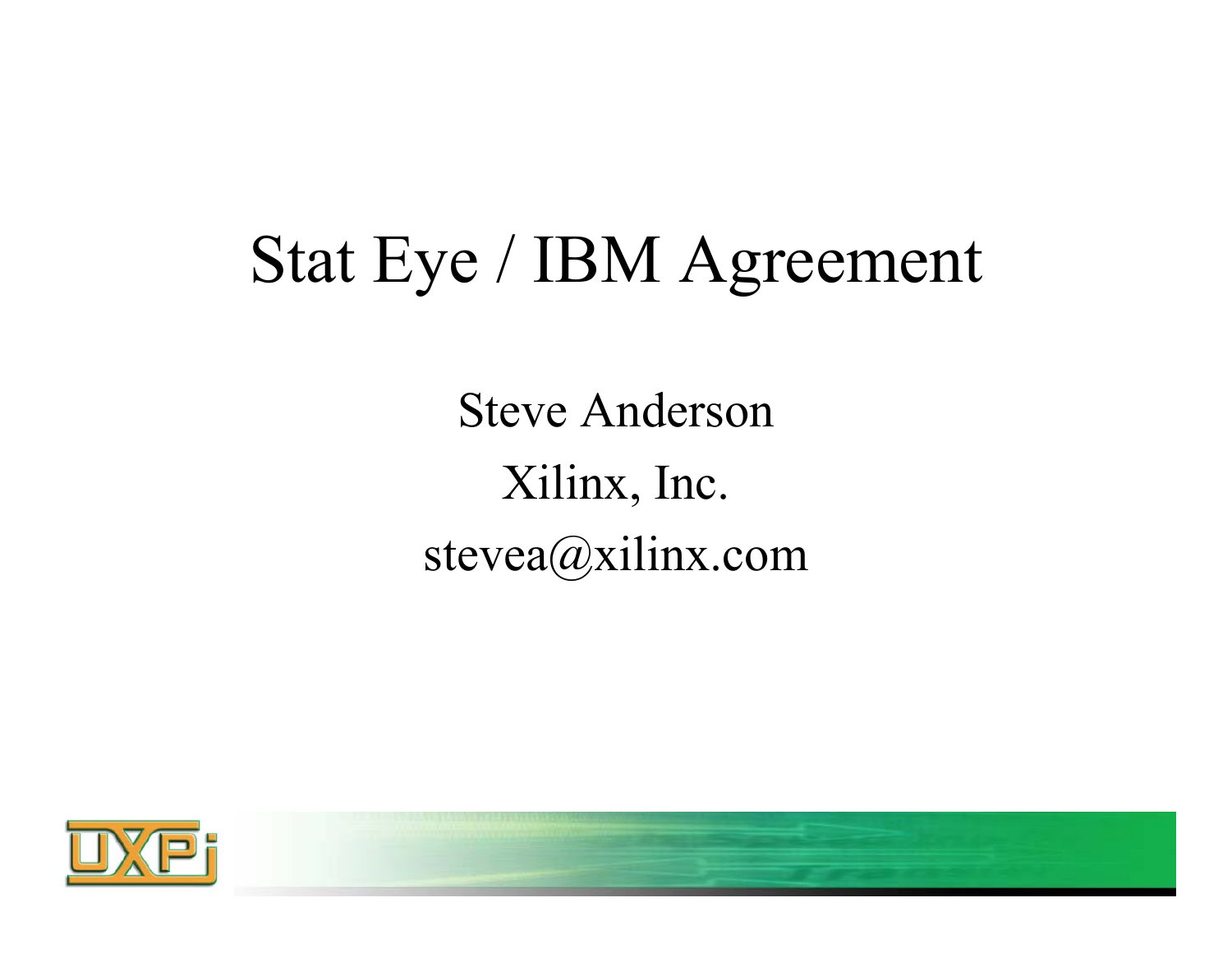#### **At Last Meeting in Ottawa …**

**Analyses (NRZ Signaling) of Tyco Channels By Steve Anderson of Xilinx (using Stat Eye) and Joe Abler of IBM (Using IBM proprietary program) at the Ottawa Meeting** *Apparently Disagreed;* **with Stat Eye being the more pessimistic. This was partly the result of using the OIF criteria for pass/fail. Further work has now been done showing that, when similar conditions are used, the results are similar. Alignment of Analysis Conditions and New Stat Eye Results are presented.** 

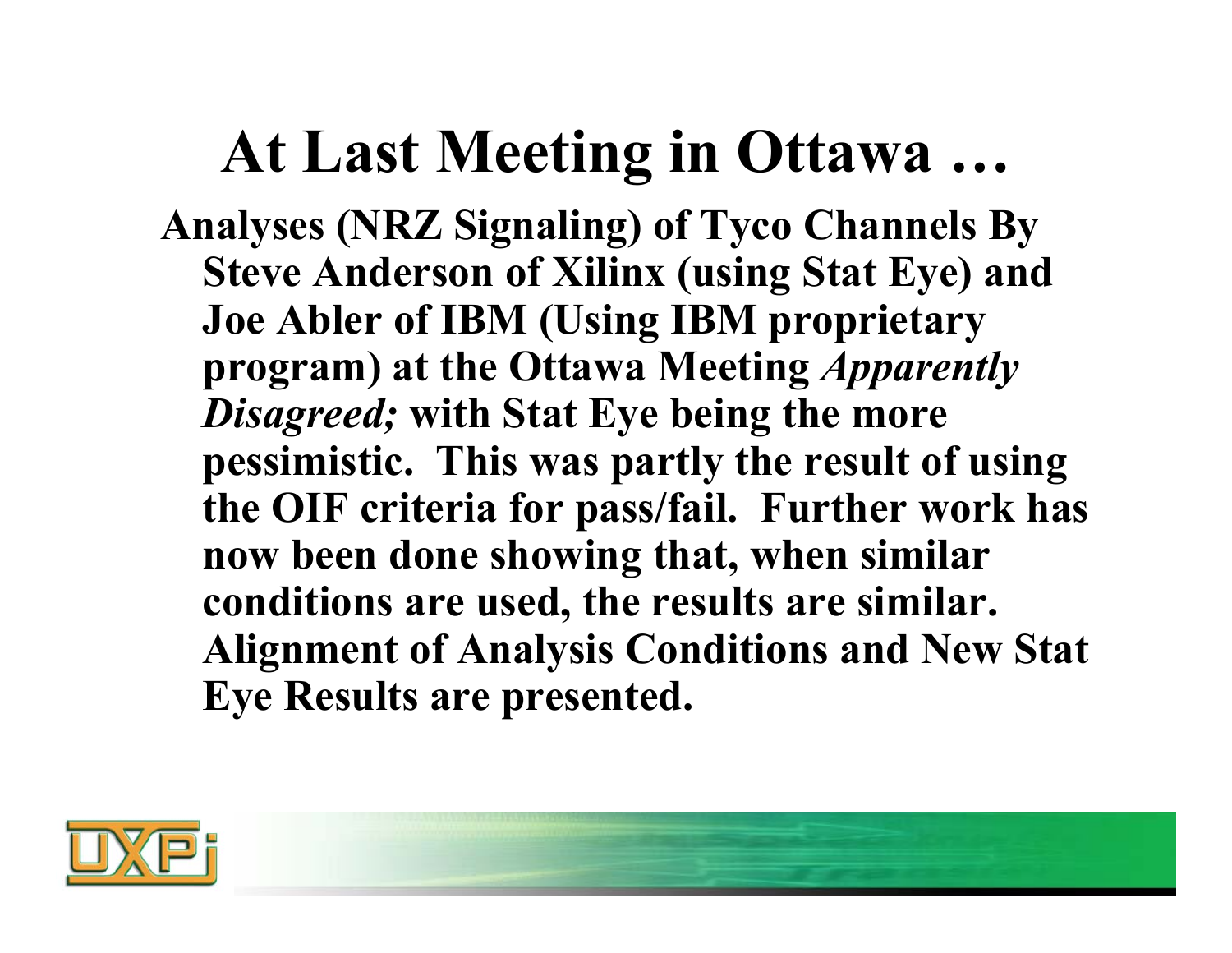# **Changes To Stat Eye Analyses**

- •• Probability Level Changed From 1e-15 to 1e-12
- •• Total DJ Reduced From 0.3 UIpp to 0.2 UIpp
- • Emphasis changed so that it always inluded a minimum of one post-tap
- •Limits on Emphasis Taps Made Wider
- •Tyco Cases 2 Through 7 Analyzed

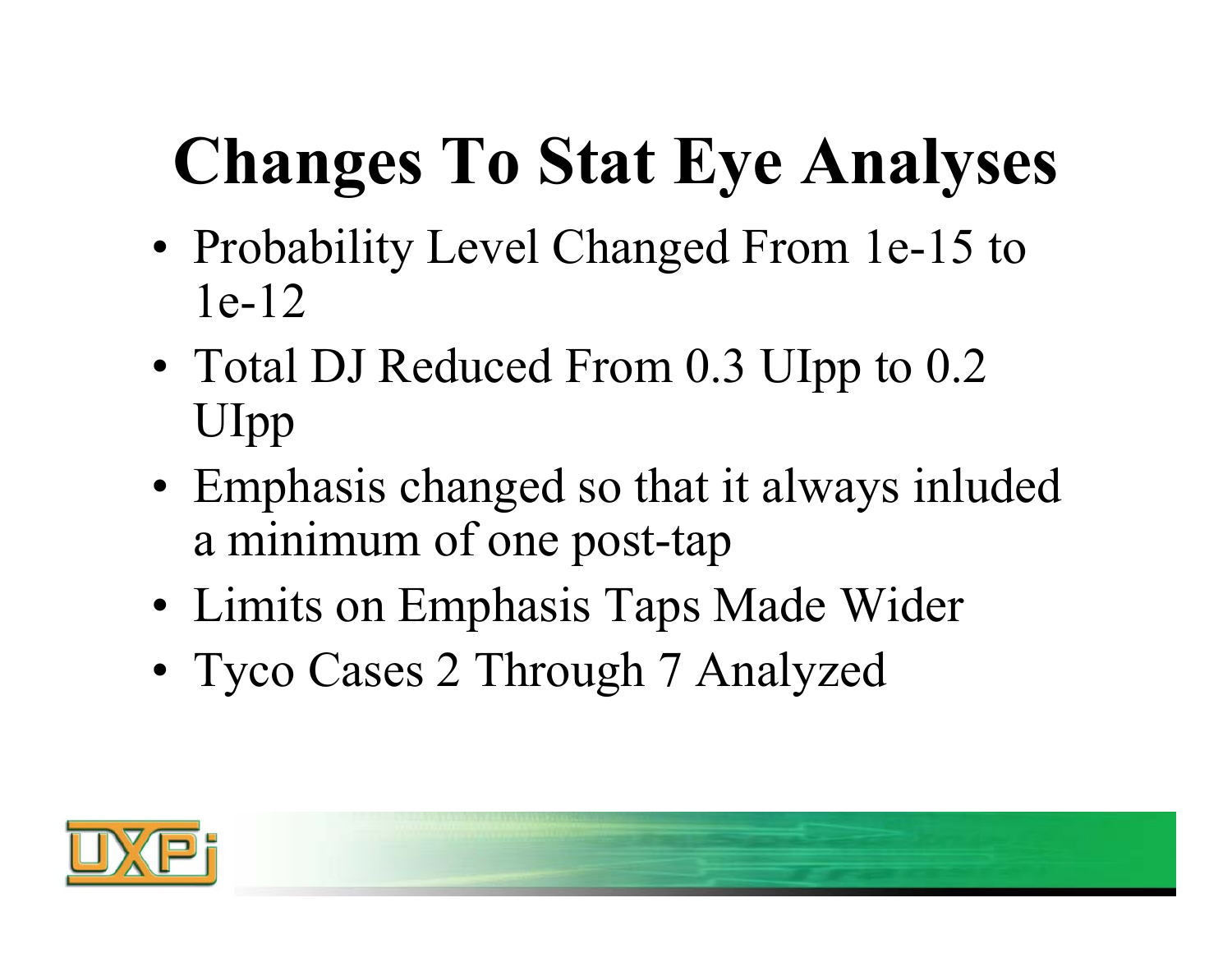#### **Result Spreadsheet**

- Complete Results Presented in Associated Spreadsheet "compare joab all.xls"
- Columns Compare Stat Eye, IBM Organic Package, and IBM Plastic Package (IBM Data taken from abler 01 0904.pdf)

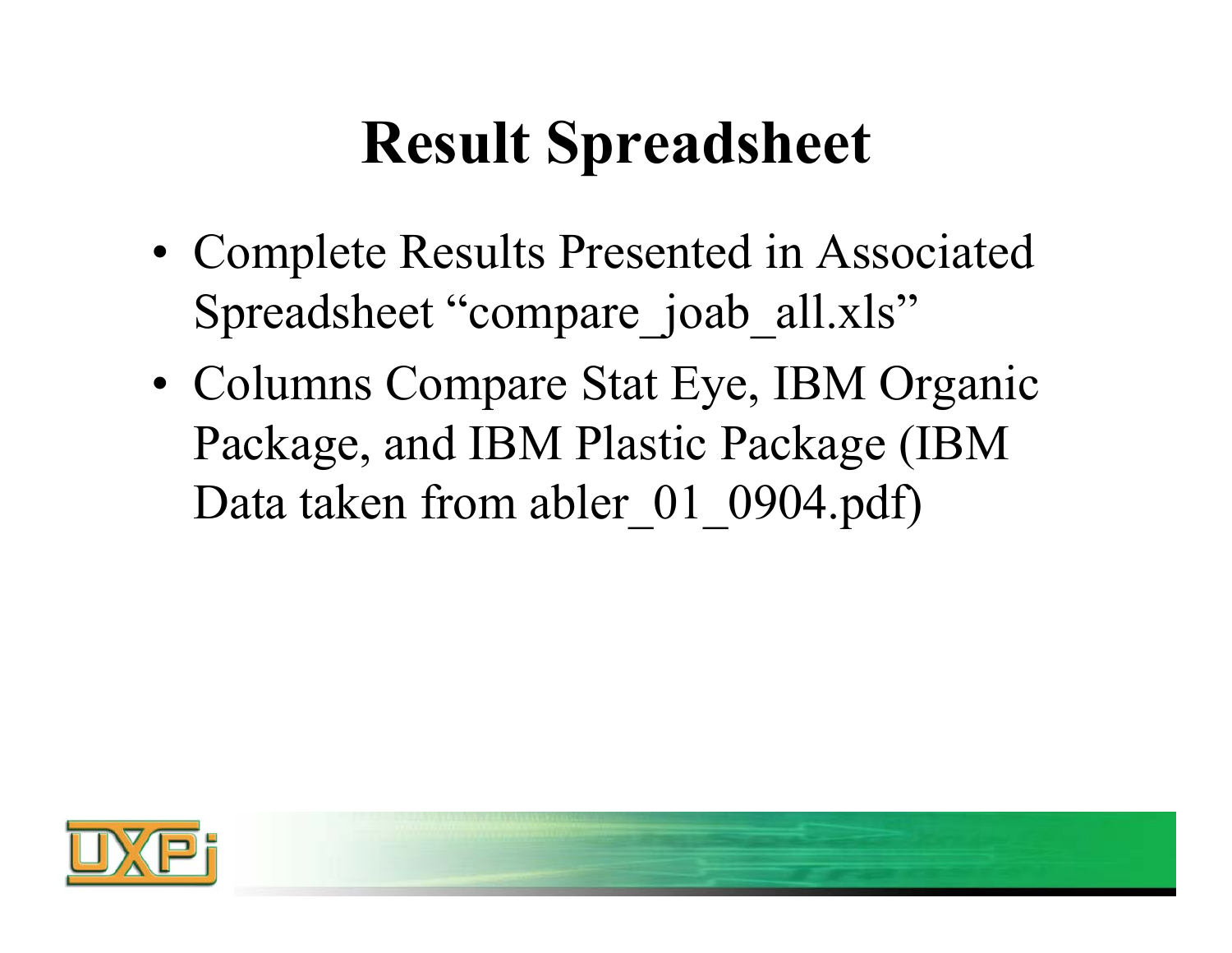#### **Partial Result Summary**

|                  | Eye width        | Eye width        |                 |                 |
|------------------|------------------|------------------|-----------------|-----------------|
| <b>Tyco Test</b> | Stat-eye         | Stat-eye         | Eye width       | Eye width       |
| case             | FFE <sub>2</sub> | FFE <sub>3</sub> | <b>IBM FFE2</b> | <b>IBM FFE3</b> |
| 2                | 25%              | 23%              | 11.20%          | 21.00%          |
| 3                | 26%              | 25%              | 9.00%           | 17.60%          |
|                  | 23%              | 21%              | 17.10%          | 21.90%          |
| 5                | 29%              | 27%              | 21.30%          | 22.20%          |
| 6                | 5%               | 5%               | <b>Closed</b>   | 5.50%           |
|                  | 22%              | 20%              | 10.90%          | 9.70%           |

Using 5 DFE taps FFE2 = 1 Cursor, 1 Post tap  $FFE3 = 1$  Pre tap, 1 Cursor, 1 Post tap

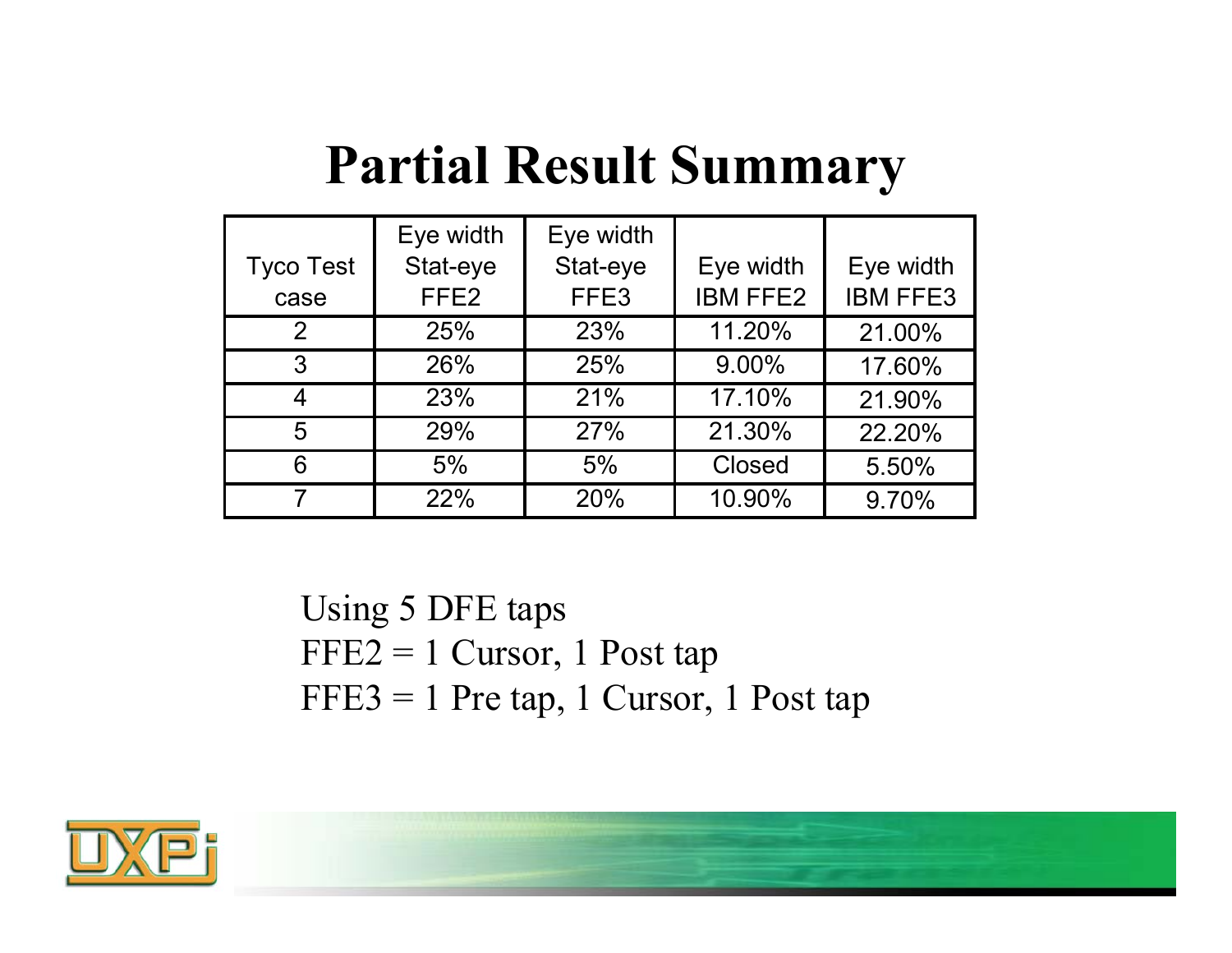## **Conclusions**

- •• When Analyzed Under Similar Conditions and With Appropriate Emphasis Settings, There is now Better Agreement Between Stat Eye and IBM
- •• Stat Eye Now more Optimistic Than IBM
- • Stat Eye Predicts NRZ Working With Most Tyco Channels